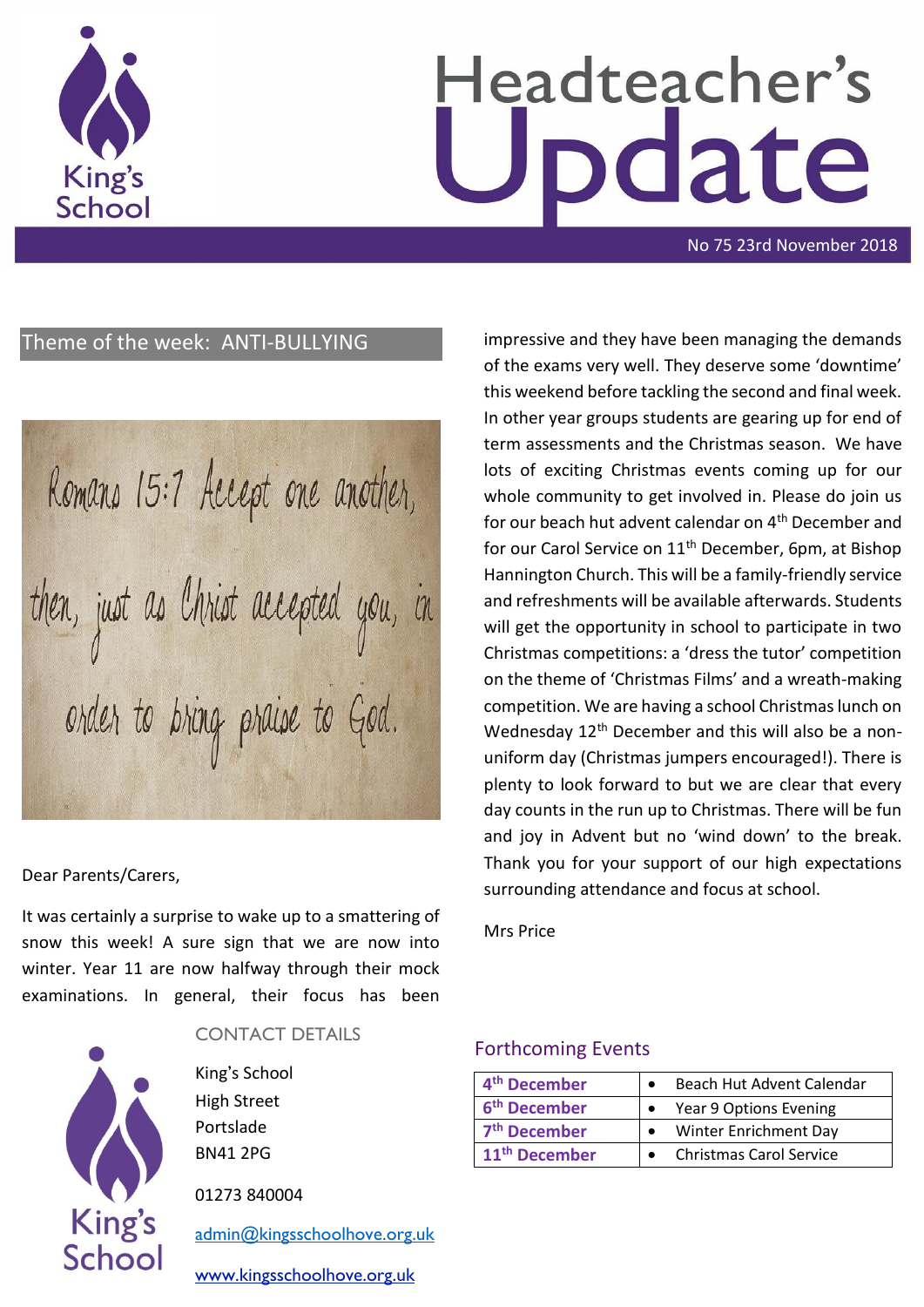# **King's School**

# Enrichment Day – Friday  $7<sup>th</sup>$  December

We are excited about the first Enrichment Day this year which is running on Friday  $7<sup>th</sup>$  December. There are a wide range of activities and opportunities for students to have experiences outside of their typical classroom experiences.

The timings of the school day will be different to a normal day. For students on trips, please see the arrival and departure times stated in the specific communication. For students in school, the day will begin at 8.30am and finish at 2.10pm.

The activities for each Year group are as follows:

#### **Year 7:**

The Year 7 joining the French trip will enjoy a trip to the Christmas market in the picturesque town of Arras. On the way they will visit a traditional French bakery where they will learn and gain hands on experience of how to make baguettes and croissants. Students remaining in school will be taking part in an enterprise day in which they will plan, make and market a product.

#### **Year 8:**

An essential part of Geography study is conducting fieldwork. Year 8 students will have a fantastic opportunity to develop fieldwork skills through undertaking a range of activities at Stamner Park, including tracking, sampling and survival skills.

In History lessons Year 8 students have begun the year by studying slavery. In order to extend their understanding of the slave trade and explore naval history, students will have the opportunity to visit Portsmouth Royal Docks. The day will include a visit to both HMS Victory and HMS Warrior, a chance to explore the Naval Museum and the opportunity to explore slavery through objects during a workshop with a museum expert.

#### **Year 9:**

As we near GCSE options we are running a careers day for Year 9 students. They will have a selection of taster sessions as well as presentations from professionals in a wide range of careers. We aim to offer students an opportunity to explore possible career paths and to understand how their options may support them in these.

#### **Year 10:**

In the morning, Year 10 will partake in a stock market challenge. They will learn how the trading floor works, explore the impact of shifts in stocks and shares, and have an opportunity to put this into practice.

In the afternoon, students will be given a presentation from a speaker at St Giles Trust. They are a multiple award-winning service which offers support to vulnerable young people to help those involved in the criminal justice system and carry out preventative work with those at risk. Their presentations are informative and educational, and there will be an opportunity for discussion and questions.

#### **Year 11:**

Year 11 will be given a presentation from St Giles Trust. As with Year 10, they will hear from an experienced lead at the Trust, and have an opportunity to ask questions and discuss the topics covered. The students will then move into groups to discuss and explore these issues in more depth.

In the afternoon, the students will watch a performance of A Christmas Carol, their GCSE Literature set text. A good opportunity for further revision and to deepen their understanding of the text.

## Staff Profile – Mr Fox



I moved down to live in Brighton over the summer and I am delighted to be able to work in a school as welcoming as King's. I previously lived in the West Midlands and worked at a school in Rugby for four years after qualifying as a teacher.

As a specialist Chemistry teacher I am looking forward to developing Chemistry at King's. In my spare time I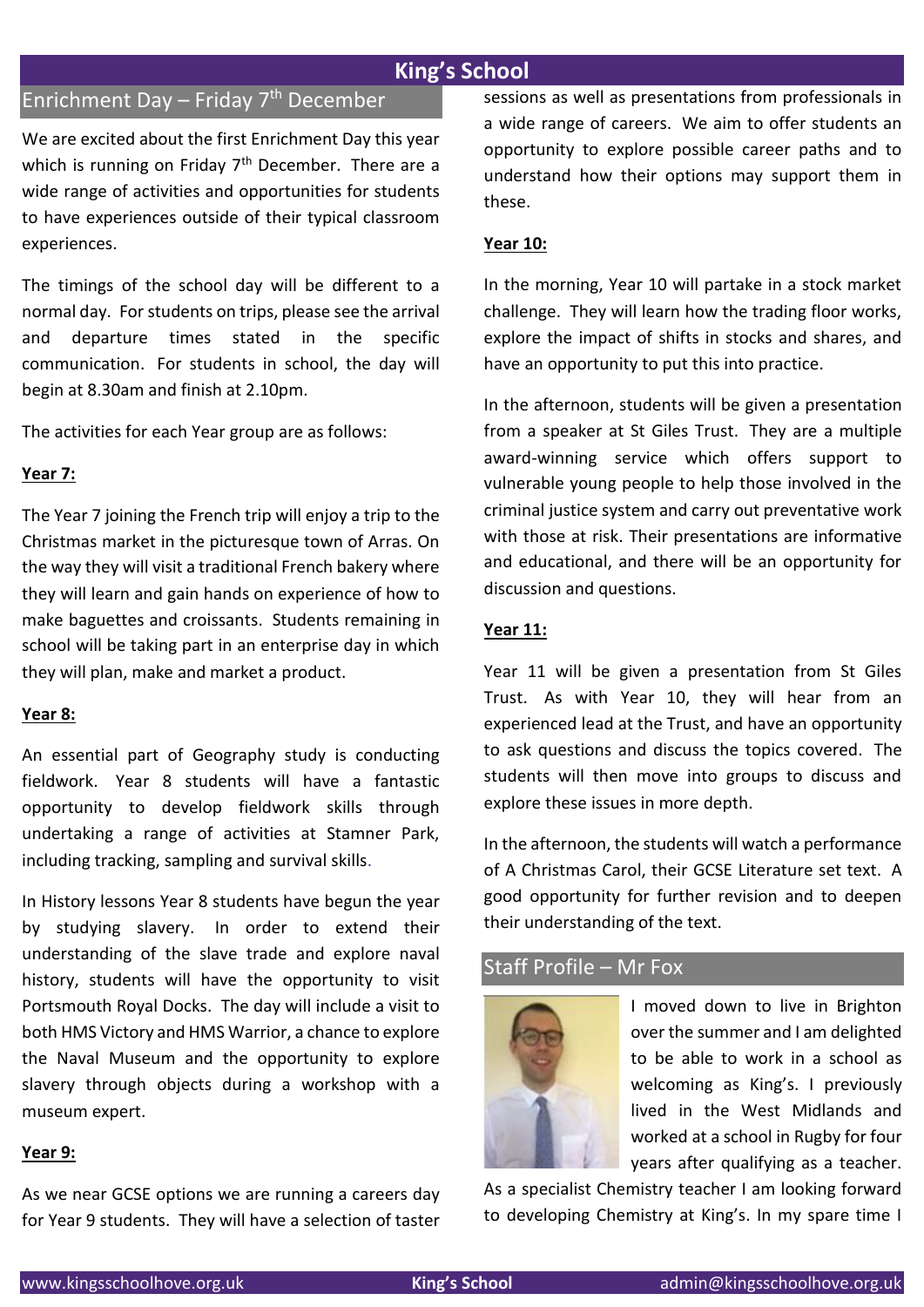# **King's School**

enjoy playing the cello and running (when my knee isn't hurting). Since moving to Brighton I have also enjoyed exploring the sights and history of the South coast. As a science teacher I am especially excited about the prospect of visiting the Dungeness nuclear power station!

## Speakers for Schools – Paul Samuels

On Thursday this week Paul Samuels, Executive Vice President AEG, came into schools to speak to 50 Year 10 students, under the 'Speakers for Schools' programme. Paul gave an inspiring talk on his experiences of working in high profile industries and sectors. Students were particularly interested to hear about his work with the O2 venue and his negotiation of the the shirt sponsorship for the England Rugby Team and Arsenal Football Club. Paul grew up in Brighton and attended Hove Park School so it was good for students to see how someone local was able to secure such a high-flying career. We are grateful to Paul for giving his time for our students.

# Student of the week



Georgia has been nominated for **Year 7** SOTW for showing the King's value of 'love'. Georgia organised a 'get well soon' card for a student that has been off school for an extended period of time. Georgia took

responsibility for getting this signed.

Student of The Week for **Year 8** is Oscar, nominated by Mr Kent. He worked wonderfully in a cover lesson on the tasks set, focusing throughout, and his work was even shown to the head of department. He also has been



praised for his work in music this week.



In **Year 9** Mrs Orford-Kemmish has nominated Holly as Student of The Week for scoring 95% in the Unit 2 computing assessment which is astonishing. This is a GCSE grade 8! Congratulations to her.

**Year 10** SOTW nominated by Mrs Fleury-Beecham is Louis for making an amazing effort with tutor takeover and bringing the group together! He taught the group different skipping techniques and explained well how it can help de-



stress alongside with keeping fit (indoor or outdoor).



Nominated by Mrs Talbot as **Year 11** Student of The Week is Sonny for remaining focused throughout all his exams so far. Keep up the good work Sonny!

## Bus Travel to the New Site

Mrs Price attended a meeting with Brighton and Hove Buses and Council officers this week on the subject of bus travel to the new site. Colleagues from Blatchington Mill School were also present. As previously communicated, there will be direct routes from the New Church Road area to the new site in the mornings. We are also confident that we can run a route through Portslade directly to the new site. For students coming from Shoreham/Southwick we are looking to ensure that there will be connecting services from the Old Shoreham Road, around Boundary Road. Routes will be confirmed in the new year and communicated to parents. For the afternoons, the site will be well served by existing 5, 5A and 5B routes and we have looked at how these services dovetail with the buses that serve Blatchington Mill and Hove Park schools. Money is also going into improving cycle routes to the school and pedestrian crossings etc. We are grateful to the bus company and the Council are continuing to work with